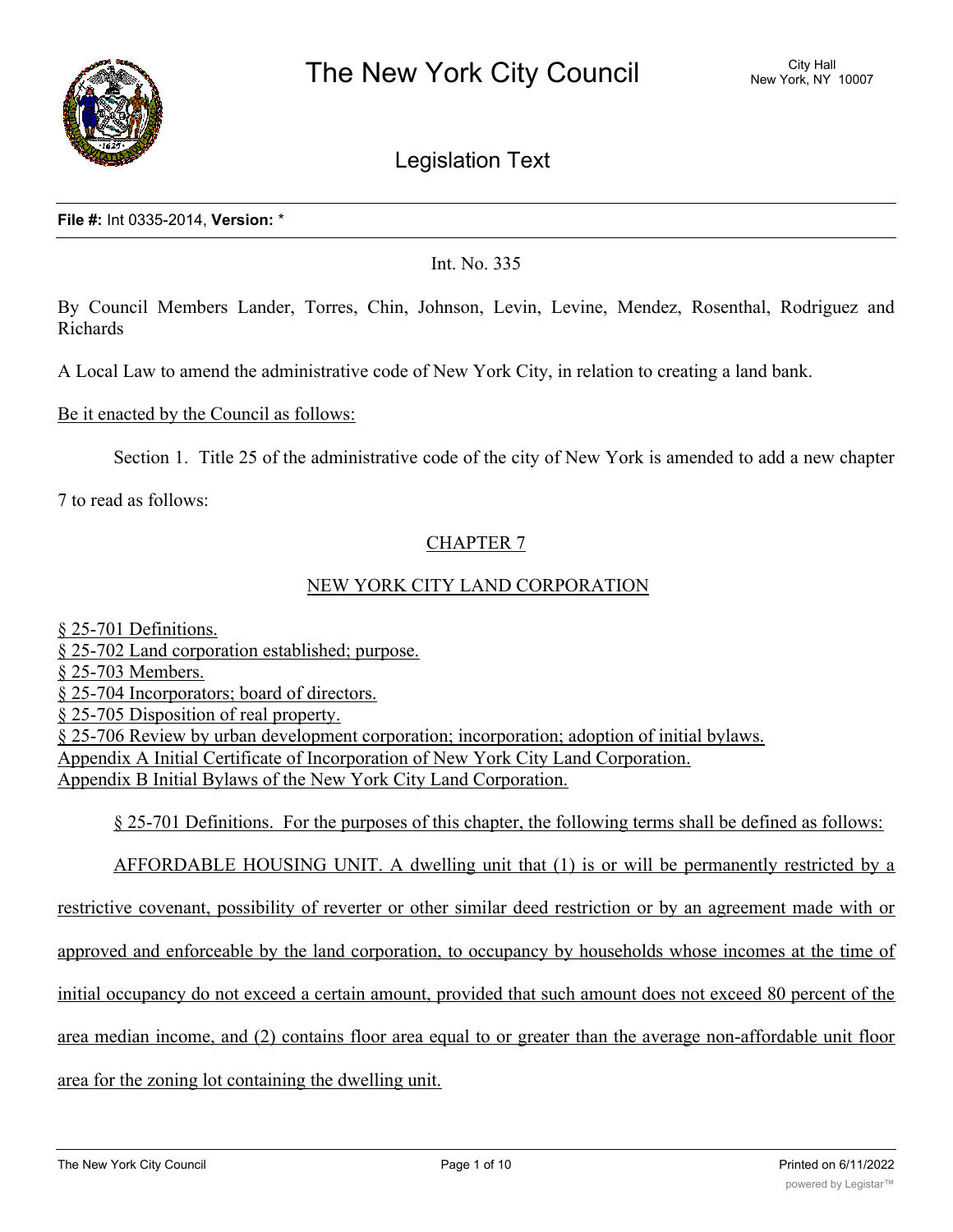AREA MEDIAN INCOME. The New York city metropolitan area median income, adjusted for family size, as determined by the United States department of housing and urban development.

AVERAGE NON-AFFORDABLE UNIT FLOOR AREA. The number obtained for a particular zoning lot by dividing the total floor area contained within dwelling units, other than affordable housing units, by the total number of dwelling units, other than affordable housing units.

DIRECTOR. A "director" as defined by section  $102(a)(6)$  of the not-for-profit corporation law. "Director" shall refer herein to directors of the land corporation.

DWELLING UNIT. A "dwelling unit" as defined in section 27-2004 of the housing maintenance code.

FLOOR AREA. "Floor area" as defined in section 12-10 of the New York city zoning resolution.

HOUSEHOLD. Prior to initial occupancy of an affordable housing unit, a household is, collectively, all of the persons intending to occupy the affordable housing unit at initial occupancy. After initial occupancy of an affordable housing unit, a household is, collectively, all of the persons occupying the affordable housing unit.

INCORPORATOR. A person identified in section 25-704(a).

INITIAL OCCUPANCY. The first date upon which a particular household lawfully occupies a particular affordable housing unit.

LAND CORPORATION. The New York city land corporation established under this chapter.

MEMBER. A "member," as defined by section  $102(a)(9)$  of the not-for-profit corporation law. "Member" shall refer herein to members of the land corporation.

REAL PROPERTY. "Real property" as defined by section 1602(f) of the not-for-profit corporation law. ZONING LOT. A "zoning lot" as defined in section 12-10 of the New York city zoning resolution.

§ 25-702 Land corporation established; purpose. a. There is hereby created a "New York City land corporation," which shall be a type C not-for-profit corporation and, upon approval of the local law that added this chapter by the urban development corporation under section  $1603(g)$  of the not-for-profit corporation law, a land bank under article 16 of the not-for-profit corporation law.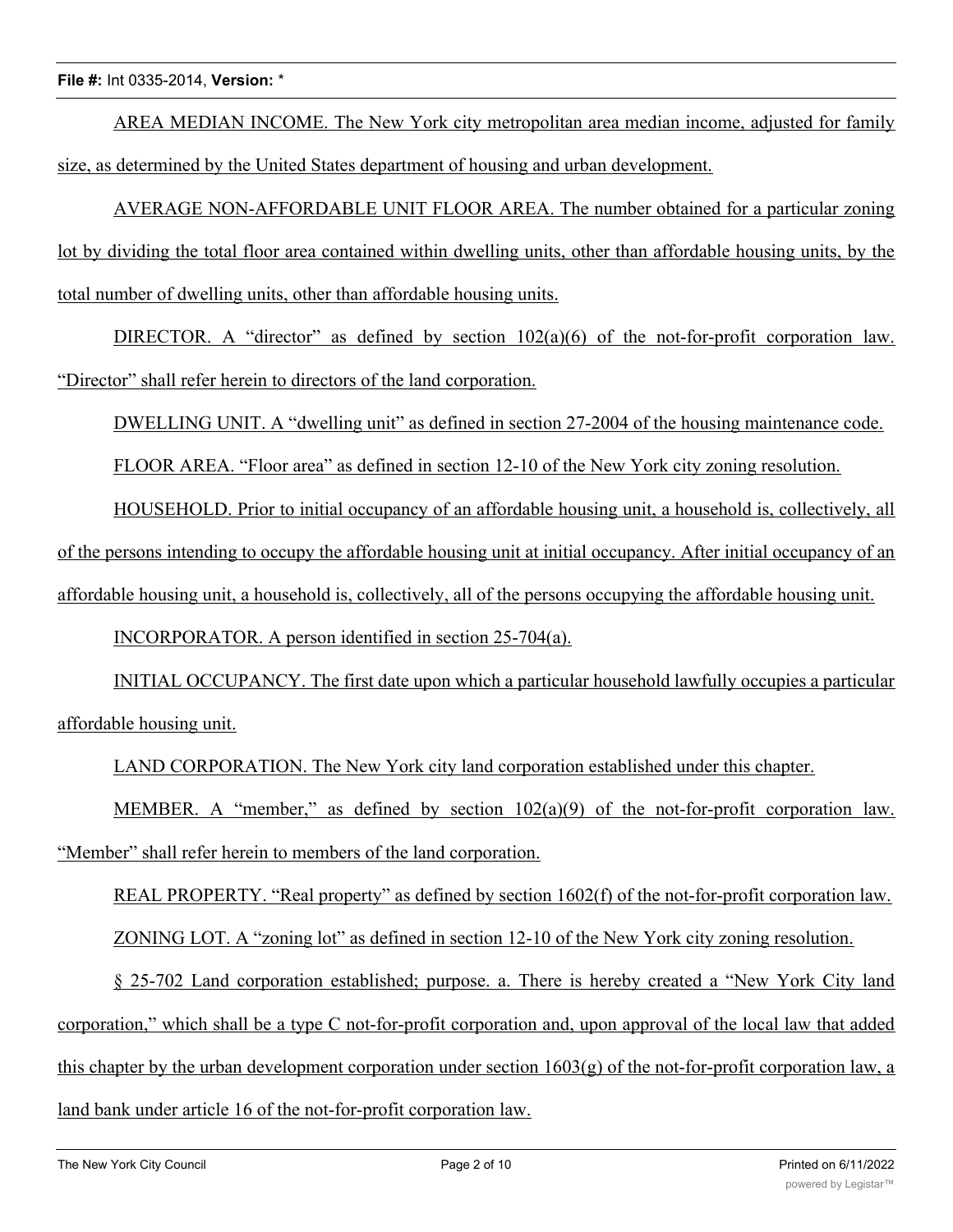b. The purpose of the land corporation shall be to efficiently acquire, warehouse and transfer real property to expedite the development, rehabilitation and preservation of affordable housing and to encourage property uses that best serve the interests of the community but which are not sufficiently provided for by the free market, including industrial, manufacturing and maritime activities; fresh food stores; public and open spaces; and wildlife conservation areas.

§ 25-703 Members. The mayor and the speaker of the council shall be the members of the land corporation.

§ 25-704 Incorporators; board of directors. a. The following persons shall serve as the incorporators of the land corporation and shall serve as the initial directors until new directors are appointed under subdivision  $b$ :

(1) the president of the New York city economic development corporation;

(2) the commissioner of housing preservation and development;

(3) the chair of the city planning commission;

(4) the director of the land use division of the council; and

(5) the director of the finance division of the council.

b. No later than three months after the filing of the certificate of incorporation of the land corporation under section 25-706, the mayor shall appoint a number of directors equal to one half the total number of directors, rounded up to the nearest whole number, and the speaker of the council shall appoint a number of directors equal to one half the total number of directors, rounded down to the nearest whole number.

c. A person may not serve or continue serving as a director unless he or she:

(1) is a person of ability and integrity;

(2) has appropriate experience in real estate, finance, property management, community planning and development, organized community-based activities or other relevant field of endeavor; and

(3) is a registered voter of the city throughout his or her service on the board of directors.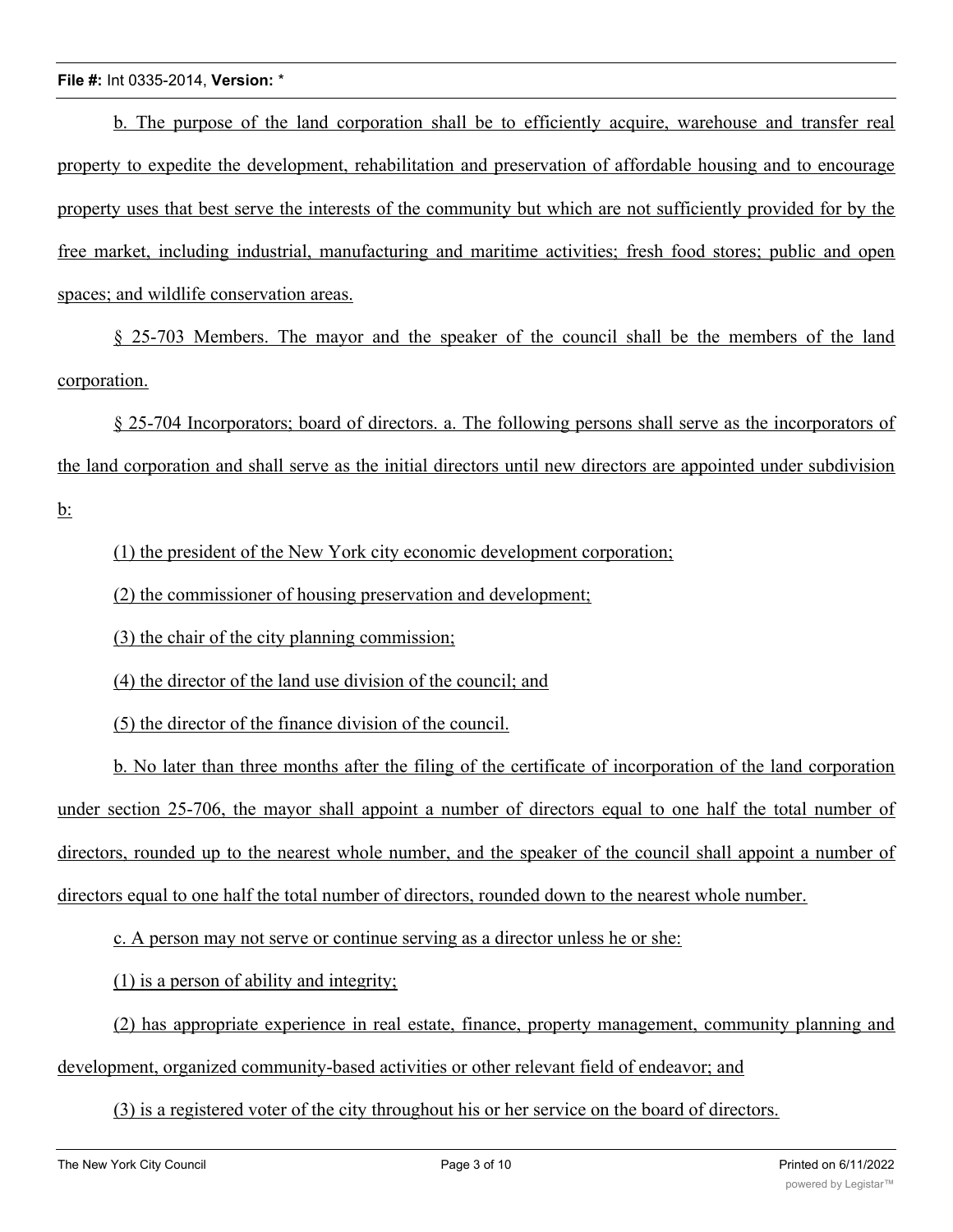d. The total number of directors shall be as set forth in the bylaws of the land corporation.

§ 25-705 Disposition of real property. a. Except as provided in subdivision b, the land corporation may only convey, lease as lessor or otherwise dispose of real property for one or more of the following:

(1) uses that would result in the creation or preservation of affordable housing units;

(2) if the property to be disposed of is located in an industrial business zone established under section 22 -626 of this code, uses related to industrial, manufacturing or maritime activities;

(3) if the property to be disposed of is located within a FRESH food store designated area, as described in section 63-02 of the New York city zoning resolution, use as a FRESH food store, as defined by section 63- 01 of the New York city zoning resolution;

(4) use as a public space or place; or

(5) use as a wildlife conservation area.

b. The land corporation may convey, lease as lessor or otherwise dispose of property for a use other than a use described in subdivision a only if:

(1) no less than 180 days and no more than one year before the disposition, the land corporation holds a public hearing, solicits public comment with respect to the disposition and considers the results of such public hearing and comments;

(2) no more than 90 days after the public hearing described in paragraph one, the land corporation finds that the disposition will best serve the interests of the community and prepares and makes publicly available online a report, signed by at least two thirds of the directors, setting forth all information supporting the finding including:

(A) all benefits that the disposition will provide for the community;

(B) all negative impacts that the disposition will have on the community

(C) a description of each public comment received and how the comment has been or will be addressed;

(D) how the disposition will better serve the community than the disposition for a use described in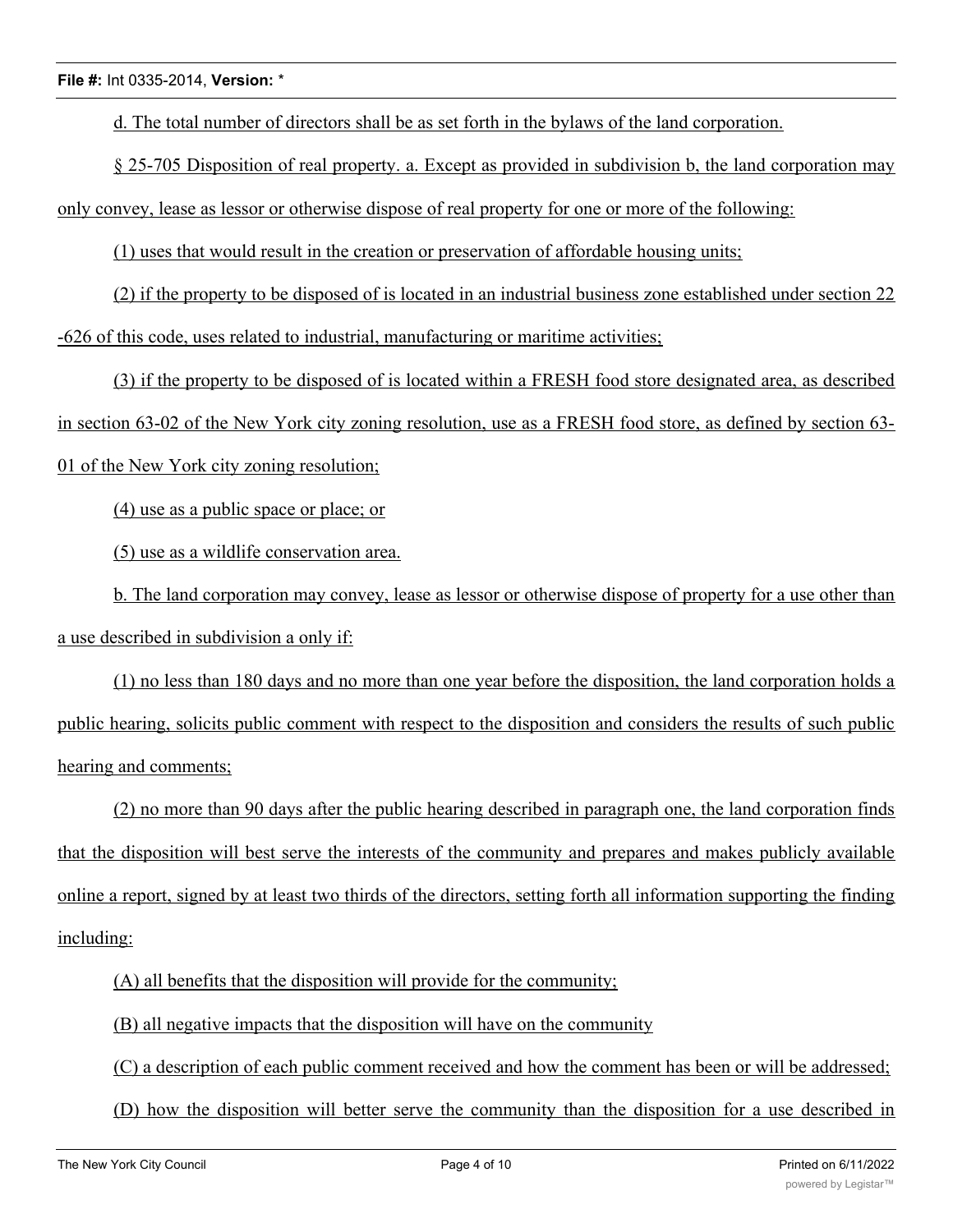subdivision a;

(3) no more than 60 days and no less than 30 days after publication of the report described in paragraph two, the land corporation holds a public hearing with respect to the report, solicits public comment and considers the results of the public hearing and comments;

(4) no more than 20 days after the public hearing described in paragraph three, at least two thirds of the directors vote to approve the disposition; and

(5) no more than seven days after the disposition, the land corporation prepares and makes publicly available online the following information, in addition to the information required by section 1609(b) of the not -for-profit corporation law:

(A) the address of the property disposed of;

(B) the name, address and telephone number of the person to whom the property was conveyed, leased or otherwise disposed of; and

(C) the proposed use of the property.

c. When conveying, leasing as lessor or otherwise disposing of real property for a use that would result in the creation or preservation of affordable housing units, the land corporation shall prioritize disposition to a community land trust, as defined by section 12773(b) of title 42 of the United States code, a community housing development organization, as defined by section 12704(6) of title 42 of the United States code, or a nonprofit organization, as defined by section 12704(5) of title 42 of the United States code, and shall prioritize disposition for a proposed use that will maximize the number of affordable housing units at the zoning lot containing the property and the affordability of such units.

d. When conveying, leasing as lessor or otherwise disposing of real property, the land corporation shall prioritize disposition for a proposed use that will maximize the creation of living wage jobs pursuant to the bylaws of the land corporation.

§ 25-706 Review by urban development corporation; incorporation; adoption of initial bylaws. a. No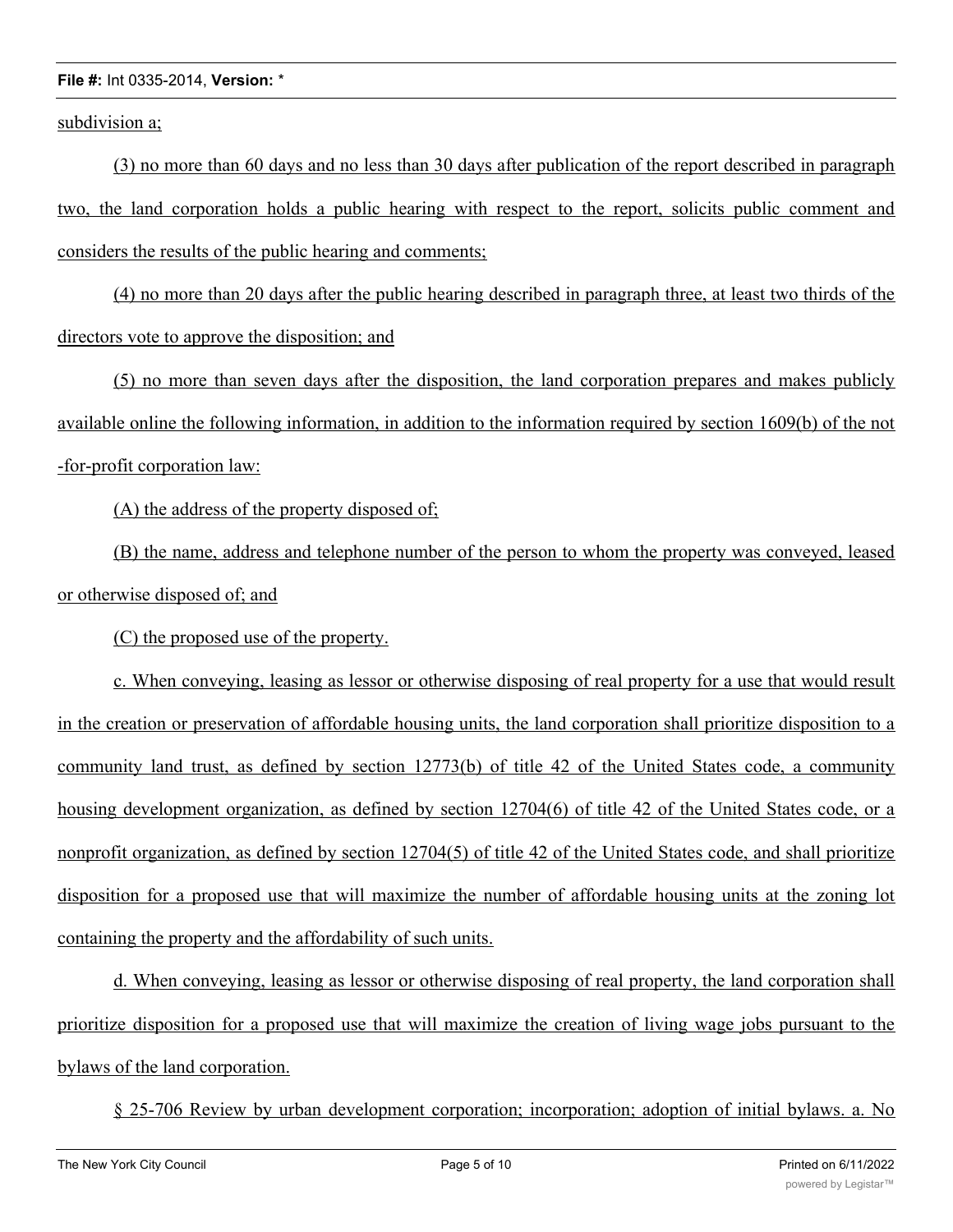later than 30 days after the effective date of this chapter, the mayor shall amend the certificate of incorporation for the land corporation, as set forth in appendix A, to include the names and addresses of the initial directors identified in section 25-704(a) and shall prepare and forward the following information to the urban development corporation for review and approval under section  $1603(g)$  of the not-for-profit corporation law:

(1) a copy of the local law that added this chapter, amended as provided in this subdivision; and

(2) all other materials and information required by the urban development corporation.

b. No later than 30 days after approval of this chapter by the urban development corporation under section  $1603(g)$  of the not-for-profit corporation law, the incorporators shall execute the certificate of incorporation for the land corporation, as set forth in appendix A and amended under subdivision a, and file the amended certificate with the department of state in accordance with article one of the not-for-profit corporation law.

c. No later than 30 days after filing the amended certificate under subdivision b, the directors shall adopt the bylaws set forth in appendix B of this chapter as the initial bylaws for the land corporation.

Appendix A Initial Certificate of Incorporation of New York City Land Corporation. The initial certificate of incorporation of the land corporation shall read as follows:

### **CERTIFICATE OF INCORPORATION OF NEW YORK CITY LAND CORPORATION** (Under section 402 of the Not-for-Profit Corporation Law)

1. Name. The name of the corporation is NEW YORK CITY LAND CORPORATION (hereafter referred to as the Corporation).

2. Type of Corporation. The Corporation is a "corporation" as defined by Section 102(a)(5) of the Notfor-Profit Corporation Law and is a Type C corporation under Section 201 of said law. The Corporation is also a "land bank" pursuant to Section 1602 of the Not-for-Profit Corporation Law.

3. Purposes. The Corporation is formed for the following purposes and to achieve the following lawful public or quasi-public objectives:

a. to perform the functions of a land bank as described in Article 16 of the Not-for-Profit Corporation Law;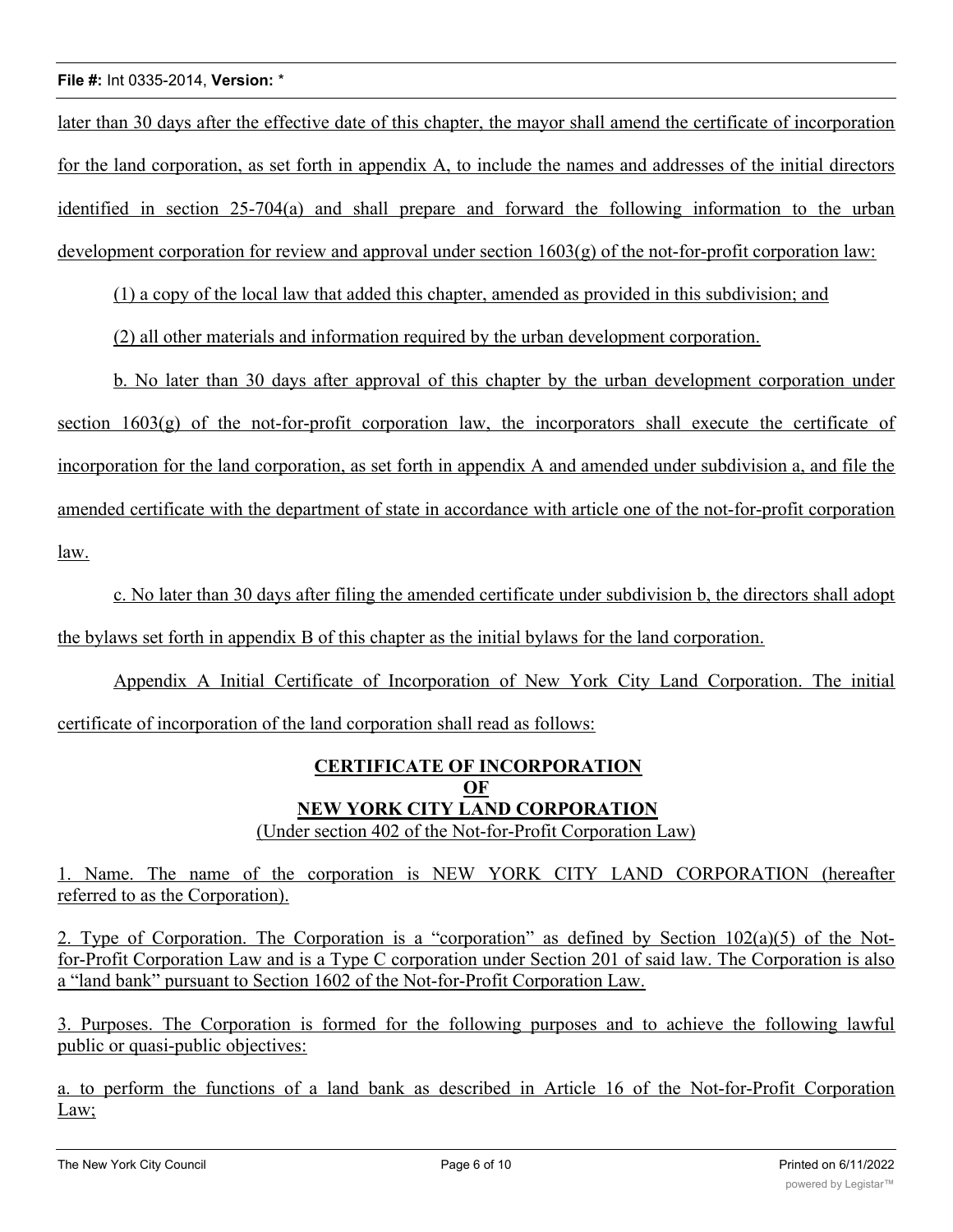b. to efficiently acquire and transfer properties to expedite the development, rehabilitation and preservation of affordable housing and to encourage property uses that best serve the interests of the community but which are not sufficiently provided for by the free market, which uses include industrial, manufacturing, and maritime activities; fresh food stores; public and open spaces; and wildlife conservation areas;

c. to conduct regular inventories of vacant properties and provide the public with efficient access to a listing of these inventories;

d. to aggregate and responsibly hold properties for future productive use;

e. to eliminate blight by the removal of barriers to returning vacant properties to productive use;

f. to effectively market and strategically convey, lease as lessor or otherwise dispose of properties of the Corporation; and

g. notwithstanding any other provision of this Certificate, the Corporation is organized exclusively for charitable, educational, and nonprofit purposes, and not for pecuniary or financial gain, as specified in Section 501(c)(3) of the Internal Revenue Code, or the corresponding section of any future tax code.

4. Powers. In furtherance of the purposes and objectives set forth in Article 3, the Corporation shall have all of the powers now or hereafter set forth in Section 1607 of the Not-for-Profit Corporation Law.

5. Office. The office of the Corporation is to be located in the County of New York, State of New York.

6. Registered Agent. The Secretary of the State of New York is hereby designated the agent of the Corporation upon whom process against it may be served. The Secretary of State shall mail a copy of any process against the Corporation served upon the Secretary of State as agent of the Corporation to the Mayor of the City of New York at City Hall, New York City, New York 10007.

Appendix B Initial Bylaws of New York City Land Corporation. The initial bylaws of the land corporation shall read as follows:

# **BYLAWS OF NEW YORK CITY LAND CORPORATION**

1. Members. a. The members of the New York City Land Corporation (hereafter referred to as the Corporation) shall be the Mayor of the City of New York (Mayor) and the Speaker of the Council of the City of New York (Speaker), pursuant to Section 25-703 of the Administrative Code of the City of New York.

b. Annual meeting. The first annual meeting of the members shall, pursuant to Section 25-704(b) of the Administrative Code of the City of New York, be held within three months of the date on which the Corporation's Certificate of Incorporation (hereafter referred to as the Certificate) is filed with the Department of State. Annual meetings shall be held each year thereafter on the anniversary date of such filing except that if such anniversary date falls on a Saturday, Sunday, or holiday, the annual meeting shall be held on the first business day occurring thereafter.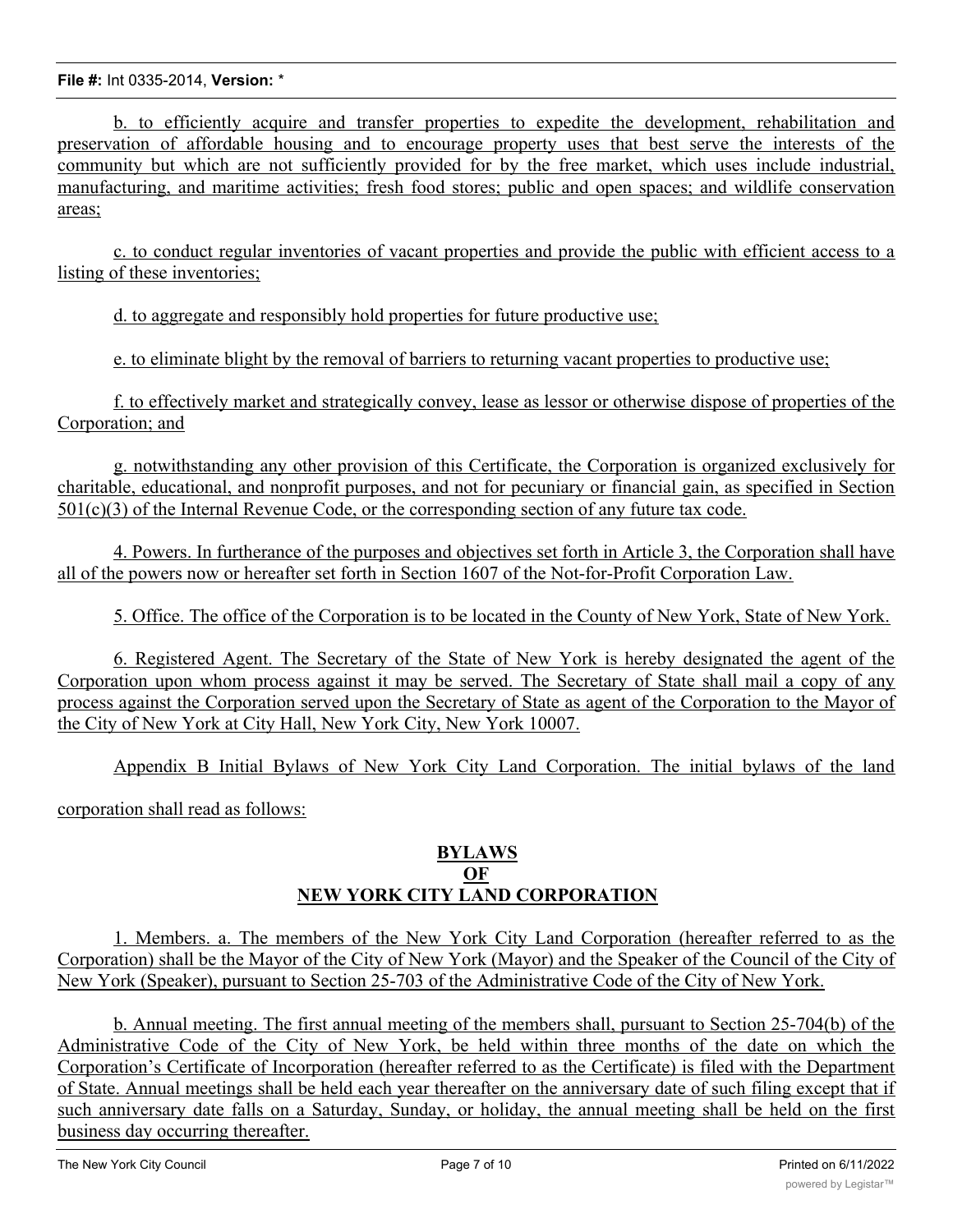2. Directors. a. The powers of the Corporation shall be exercised by a board of directors.

b. Number of directors. The Corporation shall have five (5) initial directors and thereafter shall have eleven (11) directors.

c. Appointment. The directors, other than the initial directors, shall be appointed by the Mayor and the Speaker pursuant to Section 25-704(b) of the Administrative Code of the City of New York. Two of the directors appointed by the Mayor and two of the directors appointed by the Speaker shall be employees, members or directors of entities that are (i) not-for-profit corporations, advocacy organizations, civic associations, community-based organizations or other similar entities and (ii) working in the field of housing, planning or community development.

d. Term. Each director shall serve a term of two years.

e. Amendments to Certificate of Incorporation and Bylaws; Selling Substantially All Assets. The board of directors may amend the Certificate and these Bylaws without approval of the members, except that approval of all of the members shall be required for any proposed amendment to Article 1, 2 or 3 of these Bylaws. In the event that the Corporation undertakes to sell or otherwise dispose of substantially all of its assets, such action must be approved by the members in accordance with Section 510 of the Not-for-Profit Corporation Law.

3. Encouraging the creation of living wage jobs. a. Except as provided in Subdivision e of this Article, the Corporation may only convey, lease as lessor or otherwise dispose of real property for use as a living wage property.

b. For the purposes of this Article, the term "living wage property" means real property where, pursuant to a restrictive covenant, possibility of reverter or other similar deed restriction for the property or an agreement made with or approved and enforceable by the Corporation, all natural persons performing work of any kind, other than construction work, at the property for a covered owner or occupant of the property, including work of any kind, other than construction work, performed at the property pursuant to an agreement made between such covered owner or occupant and a third party, are paid no less than a living wage.

c. (i) For the purposes of this Article, a "covered owner or occupant" means an owner or occupant of real property, other than real property in which more than seventy-five percent (75%) of the floor area is comprised of affordable housing units, as such terms are defined by Section 25-701 of the Administrative Code of the City of New York; provided, however, that such affordable housing units may be permanently affordable to households whose incomes at the time of initial occupancy do not exceed one hundred twenty-five percent (125%) of the area median income, as such terms are defined by Section 25-701 of the Administrative Code of the City of New York.

(ii) Notwithstanding Paragraph i of this Subdivision, the term "covered owner or occupant" shall not include an owner or occupant that:

(A) Has annual gross revenues of less than five million dollars (\$5,000,000.00) when such revenues are aggregated with the revenues of each parent entity of such owner or occupant, each subsidiary entity of such owner or occupant and each entity owned or controlled by a parent entity of such owner or occupant;

(B) Is a not-for-profit corporation, as defined by Section 102(a)(10) of the Not-For-Profit Corporation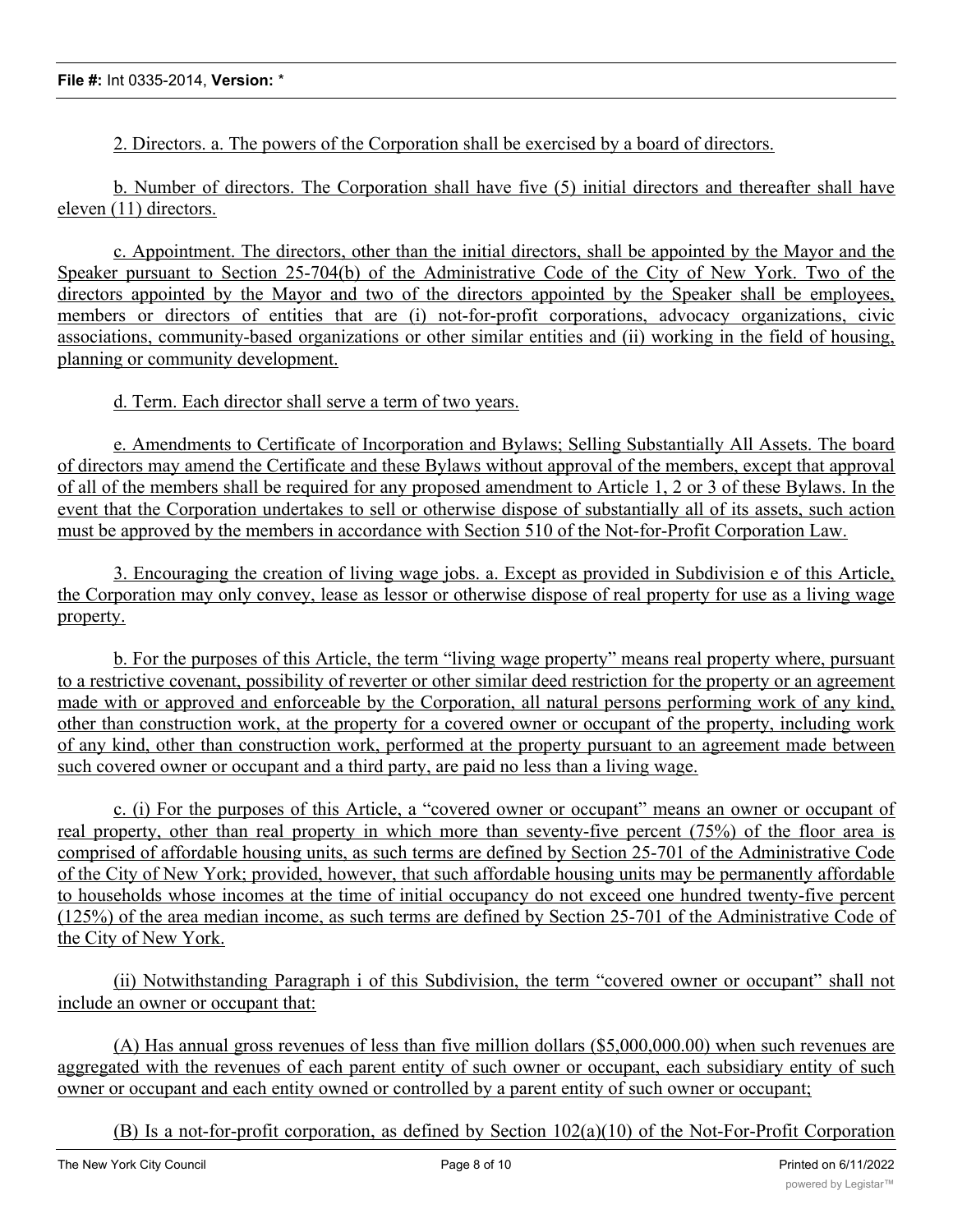Law;

(C) Is using the property primarily for industrial, manufacturing or maritime activities; or

(D) Is using the property primarily to operate a FRESH food store, as defined by Section 63-01 of the New York City Zoning Resolution.

d. (i) The living wage shall be an hourly compensation package that is no less than the sum of the living wage rate and the health benefits supplement rate for each hour worked. As of the effective date of the local law that added Chapter 7 of Title 25 of the Administrative Code of the City of New York, the living wage rate shall be ten dollars and 20 cents (\$10.20) per hour and the health benefits supplement rate, which may be provided in the form of cash wages, health benefits or any combination of the two, shall be one dollar and 55 cents (\$1.55) per hour. The value of health benefits shall be determined based on the prorated hourly cost to the person paying for the health benefits.

(ii) In 2015 and each year thereafter:

(A) On January 1, the living wage rate and the health benefits supplement rate shall be adjusted based on the 12-month percentage increases, if any, in the Consumer Price Index for All Urban Consumers for All Items and the Consumer Price Index for All Urban Consumers for Medical Care, respectively, or their successor indexes, if any, as published by the Bureau of Labor Statistics of the United States Department of Labor, based on the most recent 12-month period for which data is available. The adjusted living wage rate and health benefits supplement rate shall each then be rounded to the nearest five cents.

(B) On April 1, the adjusted living wage rate and health benefits supplement rate shall become effective as the new living wage rate and health benefits supplement rate, respectively.

(iii) For persons who customarily and regularly receive tips, any tips received and retained by the person may be credited towards the living wage rate if, for each pay period that the sum of the person's cash wages and tips received is less than the living wage rate multiplied by the number of hours worked, the person receives the difference in additional cash wages.

e. The Corporation may convey, lease as lessor or otherwise dispose of real property for a use other than use as a living wage property only where the Corporation complies with Section 25-705(b) of the Administrative Code of the City of New York; provided further that, in the report required by Section 25-705(b) (2) of such code, the Corporation shall specify the reason that disposition of the property for use a living wage property is impracticable or undesirable.

4. Strategic Plan. The Corporation shall develop a strategic plan to address the purposes for which it has been formed and shall update such plan from time to time as needed. The Corporation shall provide a copy of such plan, and any updates thereto, to each member.

5. Nondiscrimination and Affirmative Action Policy. The Corporation shall have a nondiscrimination and affirmative action policy which shall read as follows:

# "NEW YORK CITY LAND CORPORATION NONDISCRIMINATION AND AFFIRMATIVE ACTION POLICY